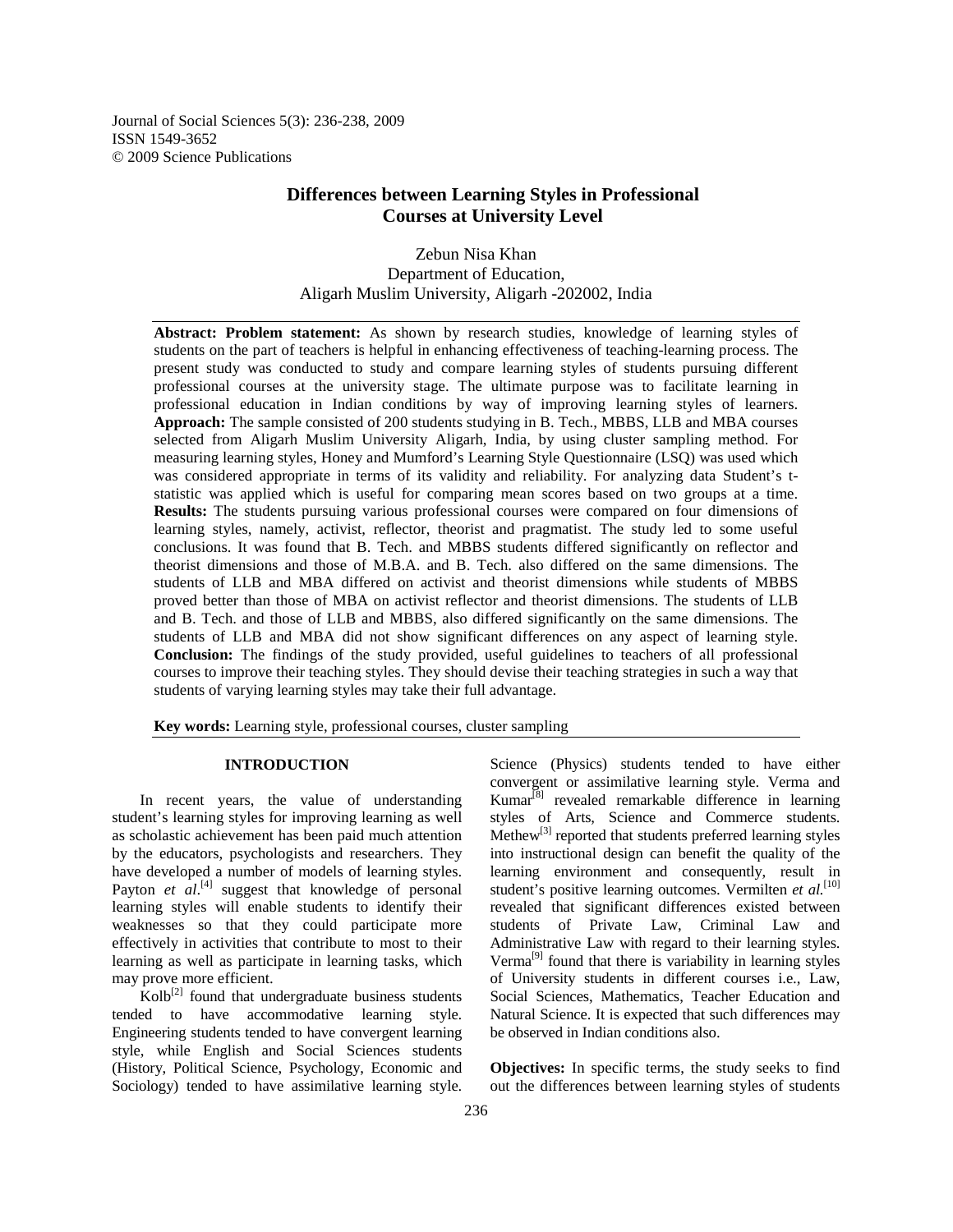in different Professional courses at University level. The study is aimed at achieving the following objectives:

- To study the difference between learning styles of MBBS and B. Tech. students
- To study the difference between learning styles of MBA and LLB students
- To compare learning styles of students of professional courses viz B. Tech, MBBS, MBA and LLB
- To give suggestions regarding the improvement in learning styles of students in aforementioned Professional courses

### **MATERIALS AND METHODS**

 The sample comprised of 200 students of Last Semester of B. Tech, MBBS, LLB and MBA studying in Aligarh Muslim University, Aligarh, India, using the Cluster Sampling Technique. The above research revealed that a number of models of learning styles developed by eminent researchers Honey and Mumford  $Model<sup>[1]</sup>$  is considered to be promising in the present study. According to this model, there are four distinct learning styles as below:

- Activist: Activists learning style involve the students fully and without bias in new experience. They enjoy the 'here and now' and are happy to be dominated by immediate experiences. They are open-minded, not skeptical. They tend to thrive on the challenge of new experiences<sup>[7]</sup>
- Reflector: Reflectors like to stand back to ponder experiences and observe them from many different perspectives. They collect data, both first hand and from others and prefer to chew thoroughly before coming to any conclusions
- Theorist: Theorists adopt and integrates observations into complex but logically sound theories. They assimilate disparate facts into coherent theories. They like to analyze and synthesize. They are keen on basic assumptions, principles, theories, models and systems thinking
- Pragmatist: Pragmatists are keen on trying out ideas, theories and techniques to see if they work in practice. They are essentially practical, down to earth people who like making practical decisions and solve problems. They positively search out new ideas and take the first opportunity to experiment with applications

 Honey and Mumfords Leaning Styles Questionnaire (LSQ*)* was employed to assess learning styles of students of (B. Tech., MBBS, LLB and MBA) of four different courses. It consists of 80 statements of true/false type covering above-mentioned four learning styles. Respondents were asked to either tick or cross. The maximum possible score was 20% in each scale. The LSQ has a reliability 0.89 and satisfactory validity for the separate sub scales.

**Statistical technique:** The obtained data were analyzed by using t-test for finding out significant differences in mean learning style scores of the two groups at a time. The facility of computer was employed. The significance was tested at 0.5 and 0.1 level of significance.

#### **RESULTS**

- The difference in learning styles of B. Tech. and MBBS were found to be significant (2.45 t- value) in reflector and 4.82 in theorists. Similar results reported by  $Kolb^{[2]}$
- Significant differences were found in learning styles of reflectors (5.21 t-value) and theorists (7.87 t-value) at 0.01 level of significance in the case of MBA and B. Tech. students. This is in consonance with the finding of Verma<sup>[9]</sup>
- Differences in learning styles of MBA and LLB were ascertained by t -test. It was found that MBA and LLB students were significantly different in activist (2.35 t-value) and theorist (2.96 t -value) learning styles and in others they were insignificant. Shaw<sup>[6]</sup> also found the similar results
- Except in the area of pragmatist, MBBS group has shown significantly better learning styles of activist  $(t-2.72)$ , reflector  $(t-6.89)$  and theorist  $(t-5.71)$  as compared to MBA group. This conclusion also finds support by Plovmick<sup>[5]</sup>
- Activist, reflector and theorist are the three learning styles whose significant differences were marked as 2.87, 2.89 and 6.91. t-value (between the students of LLB, B. Tech and the same position was also noticed between the students of LLB and MBBS)
- Learning styles of LLB and MBA students has not showed any remarkable differences in any of the four areas. The finding is supported by  $Verma^{[9]}$

#### **DISCUSSION**

 Students who do not perform well in above mentioned Professional courses are not better than